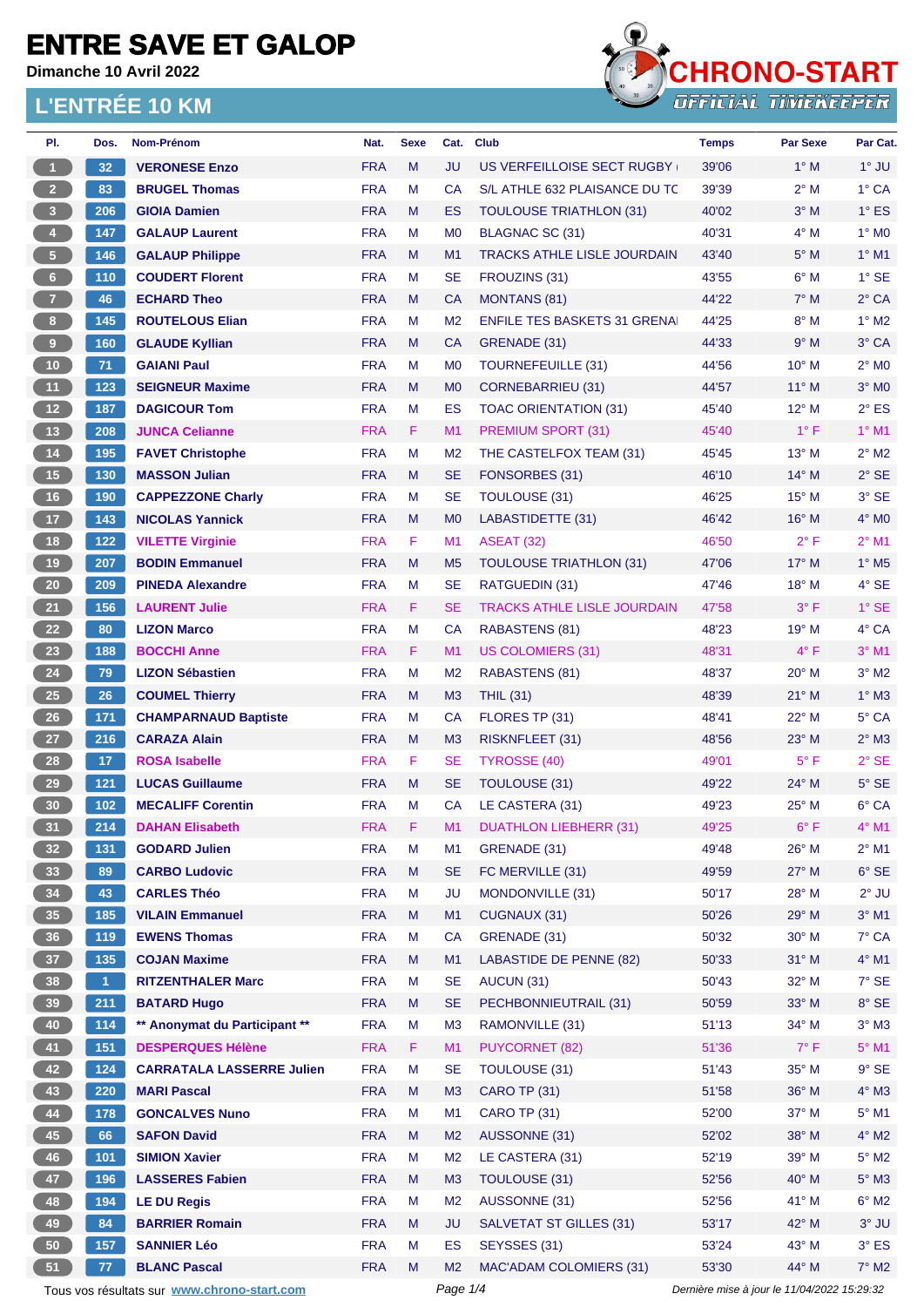**Dimanche 10 Avril 2022**

#### **L'ENTRÉE 10 KM**



| PI.             | Dos.           | Nom-Prénom                                  | Nat.       | <b>Sexe</b> | Cat.           | <b>Club</b>                         | <b>Temps</b>                                | Par Sexe       | Par Cat.                 |
|-----------------|----------------|---------------------------------------------|------------|-------------|----------------|-------------------------------------|---------------------------------------------|----------------|--------------------------|
| 52              | 67             | <b>MAGLOIRE Anthony</b>                     | <b>FRA</b> | M           | M <sub>0</sub> | BEAUZELLE (31)                      | 53'37                                       | 45° M          | $5^\circ$ MO             |
| 53              | 27             | <b>DELAUGÈRE Jean-Hugues</b>                | <b>FRA</b> | M           | M <sub>3</sub> | SEYSSES (31)                        | 53'42                                       | 46° M          | $6^\circ$ M3             |
| 54              | 35             | <b>RION MARTZLOFF Leo</b>                   | <b>FRA</b> | M           | <b>CA</b>      | <b>COLOMIERS (31)</b>               | 53'46                                       | 47° M          | 8° CA                    |
| 55              | 116            | <b>DELTORT Lilian</b>                       | <b>FRA</b> | M           | M <sub>2</sub> | LEGUEVIN (31)                       | 53'54                                       | 48° M          | $8^\circ$ M2             |
| 56              | 24             | <b>GAUTHIER Anthony</b>                     | <b>FRA</b> | M           | <b>SE</b>      | LEVIGNAC (31)                       | 54'02                                       | 49° M          | $10^{\circ}$ SE          |
| 57              | 186            | <b>ALVITRE Julie</b>                        | <b>FRA</b> | F           | <b>SE</b>      | <b>AUREVILLE (31)</b>               | 54'06                                       | $8^{\circ}$ F  | 3° SE                    |
| 58              | 91             | <b>ESCALAS Christian</b>                    | <b>FRA</b> | M           | M4             | AC AUCH (31)                        | 54'09                                       | $50^\circ$ M   | $1^\circ$ M4             |
| 59              | 212            | <b>DEMIER Alexandra</b>                     | <b>FRA</b> | F           | M <sub>0</sub> | <b>TRACKS ATHLE LISLE JOURDAIN</b>  | 54'13                                       | 9° F           | 1° MO                    |
| 60              | 199            | <b>THIELTGEN Stephane</b>                   | <b>FRA</b> | M           | M <sub>3</sub> | <b>TOAC</b>                         | 54'26                                       | 51° M          | $7^\circ$ M3             |
| 61              | 55             | <b>SIGNOLES Yannick</b>                     | <b>FRA</b> | M           | <b>SE</b>      | LARRA (31)                          | 54'34                                       | 52° M          | 11° SE                   |
| 62              | 61             | <b>CAMON Fabien</b>                         | <b>FRA</b> | M           | M <sub>0</sub> | <b>LARRA (31)</b>                   | 54'35                                       | $53^\circ$ M   | $6°$ MO                  |
| 63              | 60             | <b>LACHAUX Florence</b>                     | <b>FRA</b> | F           | M <sub>0</sub> | <b>TOULOUSE (31)</b>                | 54'35                                       | $10^{\circ}$ F | $2^{\circ}$ MO           |
| 64              | 126            | <b>AUVRAY Sébastien</b>                     | <b>FRA</b> | M           | M <sub>0</sub> | LAUNAC (31)                         | 54'35                                       | 54° M          | <b>7° MO</b>             |
| 65              | 117            | <b>BOSCH Jean</b>                           | <b>FRA</b> | M           | M4             | <b>FOULEES 32 (31)</b>              | 54'45                                       | 55° M          | $2^{\circ}$ M4           |
| 66              | 93             | <b>POLLE Nathalie</b>                       | <b>FRA</b> | F           | M <sub>1</sub> | <b>TRACKS ATHLE LISLE JOURDAIN</b>  | 54'47                                       | $11^{\circ}$ F | $6^\circ$ M1             |
| 67              | 176            | <b>DAYDE Stéphane</b>                       | <b>FRA</b> | M           | M <sub>1</sub> | <b>CARO TP (31)</b>                 | 55'21                                       | 56° M          | $6°$ M1                  |
| 68              | 202            | <b>BADACHIAN Mickael</b>                    | <b>FRA</b> | M           | <b>SE</b>      | <b>TOULOUSE (31)</b>                | 55'34                                       | 57° M          | $12^{\circ}$ SE          |
| 69              | 3              | <b>KHAMSIENE Lili</b>                       | <b>FRA</b> | F           | M <sub>3</sub> | ST PAUL SUR SAVE (31)               | 55'34                                       | $12^{\circ}$ F | $1^\circ$ M3             |
| 70              | 159            | <b>GLAUDE Francois</b>                      | <b>FRA</b> | M           | M <sub>0</sub> | GRENADE (31)                        | 55'56                                       | 58° M          | 8° MO                    |
|                 |                |                                             | <b>FRA</b> |             |                |                                     |                                             | 59° M          |                          |
| $71$            | 139            | <b>FAILLEFER Andre</b>                      |            | М           | M <sub>6</sub> | COLOMIERS (31)                      | 56'44                                       |                | $1^\circ$ M <sub>6</sub> |
| 72              | 133            | <b>BAQUE Thierry</b>                        | <b>FRA</b> | M           | M4             | <b>ASTARAC FOND CLUB (32)</b>       | 57'00                                       | 60° M          | $3°$ M4                  |
| 73              | 193            | <b>ROUSSET Stephane</b>                     | <b>FRA</b> | M           | M1             | <b>CORBARIEU (82)</b>               | 57'12                                       | 61° M          | $7^\circ$ M1             |
| 74              | 203            | <b>PERONNAUD Lionel</b>                     | <b>FRA</b> | M           | M <sub>2</sub> | <b>AUCAMVILLE (31)</b>              | 57'26                                       | 62° M          | $9°$ M2                  |
| 75              | 96             | <b>TESTARD Emilie</b>                       | <b>FRA</b> | F           | M <sub>0</sub> | PAMIERS (09)                        | 57'44                                       | 13°F           | $3°$ MO                  |
| 76              | 97             | <b>TATAR Yann</b>                           | <b>FRA</b> | M           | M <sub>0</sub> | PAMIERS (09)                        | 57'46                                       | $63^\circ$ M   | $9°$ MO                  |
| 77              | 155            | <b>MOREL Carole</b>                         | <b>FRA</b> | F           | M <sub>2</sub> | LEVIGNAC (31)                       | 57'57                                       | $14^{\circ}$ F | $1^\circ$ M2             |
| 78              | 40             | <b>DEMAY Sophie</b>                         | <b>FRA</b> | F           | M1             | TOUGET (32)                         | 58'00                                       | $15^{\circ}$ F | 7° M1                    |
| 79              | 148            | <b>GOMEZ Philippe</b>                       | <b>FRA</b> | M           | M <sub>0</sub> | <b>BRETX (31)</b>                   | 58'07                                       | 64° M          | 10° M0                   |
| 80              | 78             | <b>MAMPRIN Simone</b>                       | <b>FRA</b> | F           | M <sub>6</sub> | FOULEES 32/LES COUDOUS DE L         | 58'16                                       | $16^{\circ}$ F | $1^\circ$ M6             |
| 81              | 105            | <b>CHIARBONELLO Nathan</b>                  | <b>FRA</b> | M           | <b>CA</b>      | <b>CASTELNAU D'ESTRETEFONDS (</b>   | 58'23                                       | 65° M          | 9° CA                    |
| 82              | 86             | <b>BOURSIER Romane</b>                      | <b>FRA</b> | F           | CA             | S/L ATHLE 632 TOURNEFEUILLE         | 58'27                                       | $17^{\circ}$ F | 1° CA                    |
| 83              | 18             | <b>GREBORIO Patrick</b>                     | <b>FRA</b> | M           | M <sub>6</sub> | <b>COLOMIERS (31)</b>               | 58'30                                       | 66° M          | $2^{\circ}$ M6           |
| 84              | 113            | <b>ANTONY Eric</b>                          | <b>FRA</b> | M           | M4             | <b>COLOMIERS (31)</b>               | 58'40                                       | 67° M          | $4^\circ$ M4             |
| 85              | 201            | <b>BREQUE Amandine</b>                      | <b>FRA</b> | F           | M <sub>0</sub> | <b>SAINT ARAILLE (31)</b>           | 58'40                                       | $18^{\circ}$ F | $4^\circ$ MO             |
| 86              | 48             | <b>LACANAL Laure</b>                        | <b>FRA</b> | F           | M <sub>0</sub> | <b>CORNEBARRIEU (31)</b>            | 58'45                                       | 19°F           | $5^\circ$ MO             |
| 87              | 33             | <b>CASSAGNE Virginie</b>                    | <b>FRA</b> | F           | M <sub>0</sub> | <b>LARRA (31)</b>                   | 59'03                                       | $20^{\circ}$ F | $6^\circ$ MO             |
| 88              | 106            | <b>CHIARBONELLO Thomas</b>                  | <b>FRA</b> | M           | <b>ES</b>      | CASTELNAU D'ESTRETEFONDS (          | 59'10                                       | 68° M          | $4^\circ$ ES             |
| 89              | 132            | <b>GODARD Sabine</b>                        | <b>FRA</b> | F           | M1             | GRENADE (31)                        | 59'10                                       | $21^{\circ}$ F | $8^\circ$ M1             |
| 90 <sub>o</sub> | 99             | <b>PIRO Carole</b>                          | <b>FRA</b> | F           | M <sub>2</sub> | COURSE A PIED DU CSE CONTIN         | 59'13                                       | $22^{\circ}$ F | $2^{\circ}$ M2           |
| 91              | 109            | <b>ARIS-BROZOU Stéphanie</b>                | <b>FRA</b> | F           | <b>SE</b>      | FROUZINS (31)                       | 59'28                                       | $23^{\circ}$ F | $4^\circ$ SE             |
| 92              | 149            | <b>LIJEOUR Carolie</b>                      | <b>FRA</b> | F           | <b>SE</b>      | <b>TOULOUSE (31)</b>                | 59'29                                       | 24°F           | $5^{\circ}$ SE           |
| 93              | 219            | <b>REYNES Stephan</b>                       | <b>FRA</b> | M           | M <sub>3</sub> | MAC ADAM COLOMIERS (31)             | 59'32                                       | 69° M          | 8° M3                    |
| 94              | 163            | <b>DELCAMBRE Léa</b>                        | <b>FRA</b> | F.          | <b>SE</b>      | S/L TOULOUSE OAC (31)               | 59'40                                       | $25^{\circ}$ F | $6°$ SE                  |
| 95              | 87             | <b>CRUAUD-PRIEUR Solène</b>                 | <b>FRA</b> | F           | <b>SE</b>      | <b>TOULOUSE (31)</b>                | 59'41                                       | $26^{\circ}$ F | 7° SE                    |
| $96\,$          | 98             | <b>PIANE Laetitia</b>                       | <b>FRA</b> | F           | M <sub>0</sub> | <b>GRAGNAGUE (31)</b>               | 1h00'00                                     | $27^{\circ}$ F | <b>7° MO</b>             |
| 97              | 5 <sub>5</sub> | <b>FLE Natacha</b>                          | <b>FRA</b> | F           | M1             | <b>ENFILE TES BASKETS 31 GRENAI</b> | 1h00'08                                     | 28°F           | $9°$ M1                  |
| 98              | 197            | <b>GULLI Geoffrey</b>                       | <b>FRA</b> | M           | <b>SE</b>      | CASTELNAU D ESTRETEFONDS (          | 1h00'08                                     | 70° M          | $13^\circ$ SE            |
| 99              | 128            | <b>BAUX Vincent</b>                         | <b>FRA</b> | М           | <b>SE</b>      | <b>TOULOUSE (31)</b>                | 1h00'13                                     | 71° M          | $14^\circ$ SE            |
| $100$           | 34             | <b>LAHAYE Florent</b>                       | <b>FRA</b> | M           | M1             | LARRA (31)                          | 1h00'22                                     | 72° M          | 8° M1                    |
| $101$           | 125            | <b>DERAMOND Alexandre</b>                   | <b>FRA</b> | М           | M <sub>0</sub> | CARBO RUN (31)                      | 1h00'24                                     | 73° M          | 11° MO                   |
| 102             | 82             | <b>MERLIN Geoffroy</b>                      | <b>FRA</b> | M           | M1             | AIGNES (31)                         | 1h00'28                                     | 74° M          | $9°$ M1                  |
|                 |                | Tous vos résultats sur www.chrono-start.com |            |             | Page 2/4       |                                     | Dernière mise à jour le 11/04/2022 15:29:32 |                |                          |
|                 |                |                                             |            |             |                |                                     |                                             |                |                          |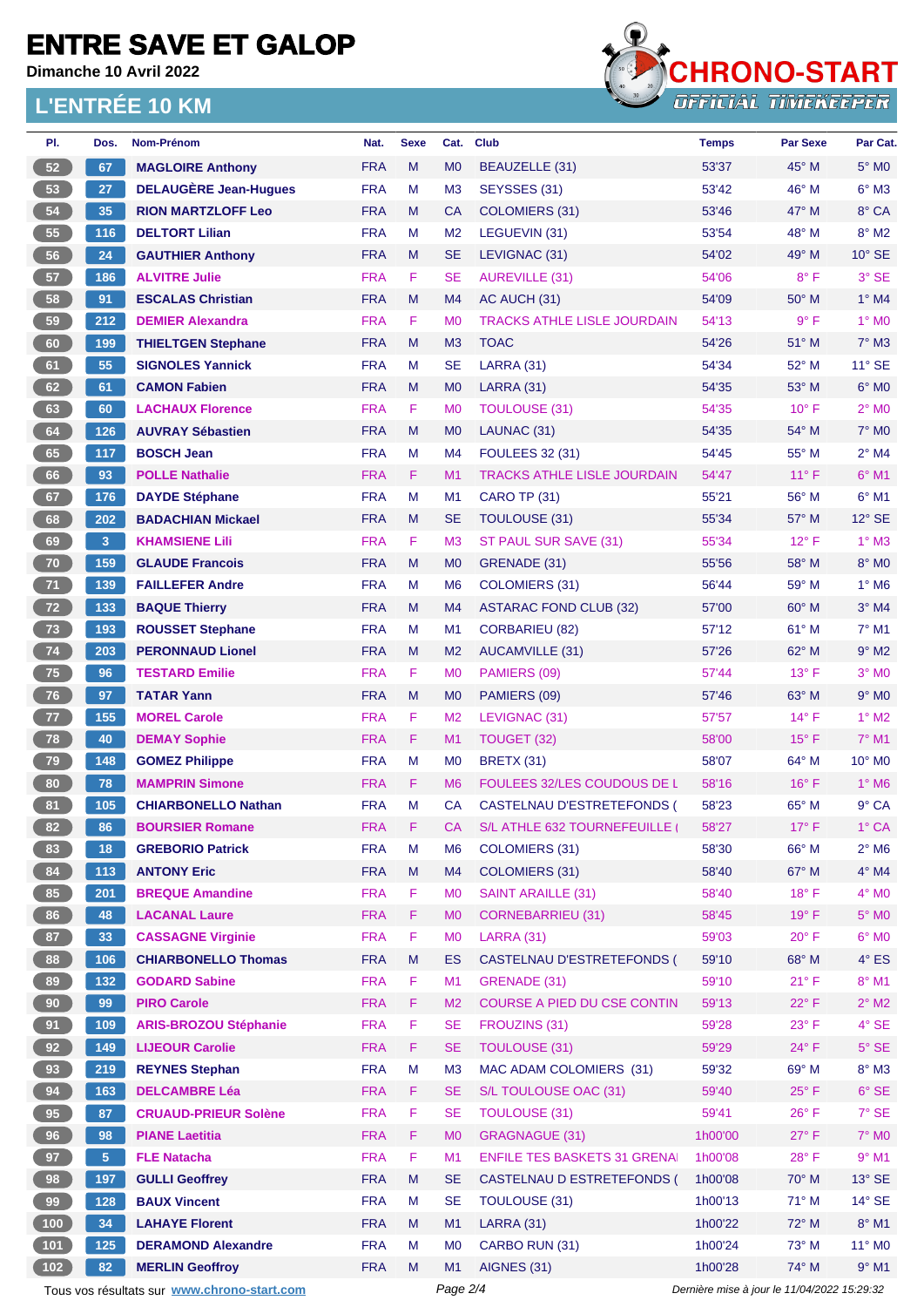**Dimanche 10 Avril 2022**

#### **L'ENTRÉE 10 KM**



| PI.                                                 | Dos.            | Nom-Prénom                                  | Nat.                     | <b>Sexe</b>                                 | Cat.                        | <b>Club</b>                          | <b>Temps</b>       | <b>Par Sexe</b>                | Par Cat.                    |
|-----------------------------------------------------|-----------------|---------------------------------------------|--------------------------|---------------------------------------------|-----------------------------|--------------------------------------|--------------------|--------------------------------|-----------------------------|
| (103)                                               | 172             | <b>TRACHEZ FAULIN Alexia</b>                | <b>FRA</b>               | F                                           | <b>SE</b>                   | TRAIL DU CASSOULET (31)              | 1h00'29            | $29^\circ$ F                   | $8^\circ$ SE                |
| $\begin{array}{c} \hline 104 \end{array}$           | 192             | <b>VARANGUIEN Celia</b>                     | <b>FRA</b>               | F                                           | M1                          | <b>CORBARIEU (82)</b>                | 1h00'39            | $30^\circ$ F                   | $10^{\circ}$ M <sub>1</sub> |
| 105                                                 | 204             | <b>PERONNAUD Caroline</b>                   | <b>FRA</b>               | F.                                          | M <sub>1</sub>              | <b>PREMIUM SPORT (31)</b>            | 1h01'14            | $31^\circ$ F                   | 11° M1                      |
| 106                                                 | 181             | <b>ALENGRY Philippe</b>                     | <b>FRA</b>               | M                                           | M <sub>6</sub>              | PLAISANCE DU TOUCH (31)              | 1h01'17            | $75^{\circ}$ M                 | $3^\circ$ M <sub>6</sub>    |
| 107                                                 | 165             | <b>PECHALRIEU Catherine</b>                 | <b>FRA</b>               | F                                           | M4                          | S/L ATHLE 632 FONSORBES (31)         | 1h01'34            | $32^{\circ}$ F                 | $1^\circ$ M4                |
| $108$                                               | 103             | <b>WOJCIK Alexandre</b>                     | <b>FRA</b>               | M                                           | M <sub>2</sub>              | <b>LE GRES (31)</b>                  | 1h01'39            | 76° M                          | $10^{\circ}$ M <sub>2</sub> |
| (109)                                               | 104             | <b>WOJCIK Anne Sophie</b>                   | <b>FRA</b>               | F                                           | M <sub>1</sub>              | <b>LE GRES (31)</b>                  | 1h01'41            | $33^\circ$ F                   | $12^{\circ}$ M1             |
| $\begin{array}{c} \hline 110 \\ \hline \end{array}$ | 21              | <b>KURZ Gilles</b>                          | <b>FRA</b>               | M                                           | M <sub>3</sub>              | <b>ENFILE TES BASKETS 31 GRENAL</b>  | 1h01'56            | $77^\circ$ M                   | $9°$ M3                     |
| (111)                                               | 191             | <b>CESSES Michelle</b>                      | <b>FRA</b>               | F.                                          | M <sub>5</sub>              | MAC'ADAM (31)                        | 1h01'56            | $34^{\circ}$ F                 | $1^\circ$ M <sub>5</sub>    |
| $112$                                               | 15              | <b>FAUGERE Emmanuel</b>                     | <b>FRA</b>               | M                                           | M <sub>2</sub>              | LEGUEVIN (31)                        | 1h01'57            | $78^\circ$ M                   | $11^{\circ}$ M2             |
| (113)                                               | 158             | <b>DUPEYRÉ Damien</b>                       | <b>FRA</b>               | M                                           | M <sub>0</sub>              | TOULOUSE (31)                        | 1h02'02            | $79^\circ$ M                   | 12° M0                      |
| (114)                                               | 81              | <b>VANRENTERGHEM Martine</b>                | <b>FRA</b>               | F                                           | M <sub>6</sub>              | MAC' ADAM COLOMIERS (31)             | 1h02'09            | $35^{\circ}$ F                 | $2^{\circ}$ M <sub>6</sub>  |
| (115)                                               | 9               | <b>DEMARY Maud</b>                          | <b>FRA</b>               | F                                           | <b>CA</b>                   | ATHLE 632* (31)                      | 1h02'14            | 36° F                          | $2°$ CA                     |
| $116$                                               | 8               | <b>DEMARY Laurence</b>                      | <b>FRA</b>               | F                                           | M <sub>3</sub>              | S/L ATHLE 632 TOURNEFEUILLE          | 1h02'14            | 37° F                          | $2^{\circ}$ M3              |
| (117)                                               | 182             | <b>CAPDEVILLE Robert</b>                    | <b>FRA</b>               | M                                           | M <sub>6</sub>              | S/L ATHLE 632 TOURNEFEUILLE          | 1h02'50            | $80^\circ$ M                   | $4^\circ$ M6                |
| (118)                                               | 164             | <b>DELIA Eric</b>                           | <b>FRA</b>               | M                                           | M <sub>5</sub>              | S/L ATHLE 632 FONSORBES (31)         | 1h02'55            | $81^\circ$ M                   | $2^{\circ}$ M <sub>5</sub>  |
| (119)                                               | 100             | <b>FERNANDEZ Henri</b>                      | <b>FRA</b>               | M                                           | M <sub>5</sub>              | MONTAIGUT-SUR-SAVE (31)              | 1h03'06            | $82^{\circ}$ M                 | $3°$ M <sub>5</sub>         |
| $120$                                               | 47              | <b>HUMAYOU Philippe</b>                     | <b>FRA</b>               | м                                           | M <sub>3</sub>              | <b>DAUX (31)</b>                     | 1h03'23            | 83° M                          | $10^{\circ}$ M3             |
| (121)                                               | 179             | <b>CHAMPEVILLE Alain</b>                    | <b>FRA</b>               | M                                           | M <sub>5</sub>              | <b>FOULEE BEAUZELLOISE (31)</b>      | 1h03'34            | $84^\circ$ M                   | $4^\circ$ M <sub>5</sub>    |
| $\boxed{122}$                                       | 183             | <b>LAFAIT-BOISSON Marion</b>                | <b>FRA</b>               | F                                           | <b>SE</b>                   | <b>TOULOUSE TRIATHLON (31)</b>       | 1h03'36            | 38° F                          | $9°$ SE                     |
| (123)                                               | 54              | <b>PORRAS Véronique</b>                     | <b>FRA</b>               | F                                           | M <sub>3</sub>              | FENOUILLET (31)                      | 1h03'37            | $39^\circ$ F                   | $3°$ M $3$                  |
| $124$                                               | 94              | <b>GUIRAL Laurent</b>                       | <b>FRA</b>               | M                                           | M <sub>5</sub>              | <b>CORNEBARRIEU (31)</b>             | 1h03'43            | 85° M                          | $5^\circ$ M5                |
| $\overline{125}$                                    | 120             | <b>SALENDRES Alexandra</b>                  | <b>FRA</b>               | F.                                          | <b>SE</b>                   | L'ISLE JOURDAIN (32)                 | 1h03'44            | $40^{\circ}$ F                 | $10^{\circ}$ SE             |
| $126$                                               | 13              | <b>SOUSA Juliana</b>                        | <b>POR</b>               | F                                           | <b>SE</b>                   | <b>PORTUGAL</b>                      | 1h03'47            | 41°F                           | $11^\circ$ SE               |
| 127                                                 | 210             | <b>GROSMORT Sebastien</b>                   | <b>FRA</b>               | M                                           | M <sub>2</sub>              | MONDONVILLE (31)                     | 1h04'12            | $86^\circ$ M                   | $12^{\circ}$ M2             |
| 128                                                 | 6               | <b>AUFFRAY Maryline</b>                     | <b>FRA</b>               | F                                           | M <sub>1</sub>              | PUYSSEGUR (31)                       | 1h04'24            | 42° F                          | 13° M1                      |
| (129)                                               | 168             | <b>GODET Gaelle</b>                         | <b>FRA</b>               | F                                           | M <sub>1</sub>              | FLORES TP (82)                       | 1h04'27            | $43^{\circ}$ F                 | 14° M1                      |
| 130                                                 | 74              | <b>GESTA Sébastien</b>                      | <b>FRA</b>               | M                                           | M <sub>1</sub>              | DEYME (31)                           | 1h04'36            | 87° M                          | $10^{\circ}$ M1             |
| (131)                                               | 70              | <b>BERGES Olivier</b>                       | <b>FRA</b>               | M                                           | M <sub>2</sub>              | SAINT-PAUL-SUR-SAVE (31)             | 1h04'37            | $88^\circ$ M                   | 13° M2                      |
| $132$                                               | 198             | <b>LACAN Bérengère</b>                      | <b>FRA</b>               | F                                           | M <sub>0</sub>              | CASTELNAU D ESTRETEFONDS (           | 1h05'01            | 44° F                          | 8° MO                       |
| (133)                                               | 53              | <b>ROULEAU Mickael</b>                      | <b>FRA</b>               | M                                           | M <sub>3</sub>              | <b>DAUX (31)</b>                     | 1h05'07            | 89° M                          | 11° M3                      |
| $\begin{bmatrix} 134 \end{bmatrix}$                 | 213             | <b>PONTARRASSE Pascal</b>                   | <b>FRA</b>               | M                                           | M <sub>1</sub>              | <b>OTCE INFRA (31)</b>               | 1h05'08            | $90^\circ$ M                   | $11^{\circ}$ M1             |
| (135)                                               | 69              | <b>SANCHEZ Dimitri</b>                      | <b>FRA</b>               | M                                           | M1                          | LES TAOUPATS DAUX (31)               | 1h05'10            | $91^\circ$ M                   | $12^{\circ}$ M1             |
| $\begin{array}{c} \n \text{136}\n \end{array}$      | 140             | <b>CLUA Nathalie</b>                        | <b>FRA</b>               | F                                           | M <sub>0</sub>              | <b>GRAGNAGUE (31)</b>                | 1h05'24            | 45°F                           | $9°$ MO                     |
| (137)                                               | 142             | <b>SENDER Elodie</b>                        | <b>FRA</b>               | F                                           | M1                          | AUSSONNE (31)                        | 1h05'25            | 46°F                           | 15° M1                      |
| $\begin{array}{c} \n \textbf{138}\n \end{array}$    | 50              | <b>TREVISAN Anne</b>                        | <b>FRA</b>               | F                                           | M <sub>2</sub>              | UJS 31 (31)                          | 1h05'28            | 47° F                          | $3^\circ$ M2                |
| (139)                                               | 41              | <b>MOLY Marjorie</b>                        | <b>FRA</b>               | F                                           | M <sub>2</sub>              | <b>ROUFFIAC TOLOSAN (31)</b>         | 1h05'30            | 48°F                           | $4^\circ$ M2                |
| $140$                                               | 167             | ** Anonymat du Participant **               | <b>FRA</b>               | F                                           | <b>SE</b>                   | <b>TOURNEFEUILLE (31)</b>            | 1h05'51            | 49°F                           | $12^{\circ}$ SE             |
| (141)                                               | 108             | <b>NARDI Cécile</b>                         | <b>FRA</b>               | F.                                          | M <sub>0</sub>              | <b>ESCALQUENS (31)</b>               | 1h05'52            | $50^\circ$ F                   | 10° M0                      |
| $142$                                               | 42              | <b>BARGIBANT Odile</b>                      | <b>FRA</b>               | F                                           | M4                          | <b>STADE TOULOUSAIN ATHLETISM</b>    | 1h05'59            | $51^{\circ}$ F                 | $2^{\circ}$ M4              |
| (143)                                               | 65              | <b>SAFON--COLAS Jeanne</b>                  | <b>FRA</b>               | F.                                          | <b>ES</b>                   | AUSSONNE (31)                        | 1h06'21            | $52^{\circ}$ F                 | $1^\circ$ ES                |
|                                                     | 138             | <b>AGUIRREBENGOA Laure</b>                  | <b>FRA</b>               | F                                           | <b>SE</b>                   | <b>SAINT PAUL SUR SAVE (31)</b>      | 1h06'31            | 53° F                          | 13° SE                      |
| (145)                                               | 115             | <b>MEDAN Jean-Pierre</b>                    | <b>FRA</b>               | M                                           | M <sub>6</sub>              | CA BALMA (31)                        | 1h06'33            | 92° M                          | $5^\circ$ M6                |
| $146$                                               |                 | <b>CUNY Pauline</b>                         | <b>FRA</b>               | F                                           | <b>SE</b>                   | <b>GAGNAC SUR GARONNE (31)</b>       | 1h06'36            | 54°F                           | $14^\circ$ SE               |
|                                                     | 180             |                                             |                          |                                             |                             |                                      |                    |                                |                             |
| (147)                                               | 10 <sub>1</sub> | <b>PARALIEU Lisa</b>                        | <b>FRA</b><br><b>FRA</b> | F<br>M                                      | <b>SE</b><br>M <sub>0</sub> | <b>DAUX (31)</b><br><b>DAUX (31)</b> | 1h06'39<br>1h06'41 | $55^{\circ}$ F<br>$93^\circ$ M | $15^\circ$ SE<br>13° MO     |
| $148$                                               | 11              | <b>LO Anthony</b>                           |                          |                                             |                             |                                      |                    |                                |                             |
| (149)                                               | 175             | <b>LACOSTE Nicolas</b>                      | <b>FRA</b>               | M                                           | M <sub>1</sub>              | MAC DONALD'S LISLE JOURDAIN          | 1h06'55            | 94° M                          | 13° M1                      |
| $150$                                               | 154             | <b>CHONG Chantal</b>                        | <b>FRA</b>               | F                                           | M1                          | <b>TOULOUSE (31)</b>                 | 1h07'21            | 56°F                           | 16° M1                      |
| (151)                                               | 85              | <b>SAFON Nicolas</b>                        | <b>FRA</b>               | M                                           | M <sub>3</sub>              | L ISLE JOURDAIN (32)                 | 1h07'41            | 95° M                          | $12^{\circ}$ M3             |
| $152$                                               | 141             | <b>AGUIRREBENGOA Marion</b>                 | <b>FRA</b>               | F                                           | M <sub>0</sub>              | <b>TOULOUSE (31)</b>                 | 1h07'49            | $57^\circ$ F                   | 11° M0                      |
| 153                                                 | 95              | <b>BOUNIOLS Guillaume</b>                   | <b>FRA</b>               | M                                           | MO<br>Page 3/4              | <b>CORNEBARRIEU (31)</b>             | 1h07'59            | 96° M                          | 14° M0                      |
|                                                     |                 | Tous vos résultats sur www.chrono-start.com |                          | Dernière mise à jour le 11/04/2022 15:29:32 |                             |                                      |                    |                                |                             |